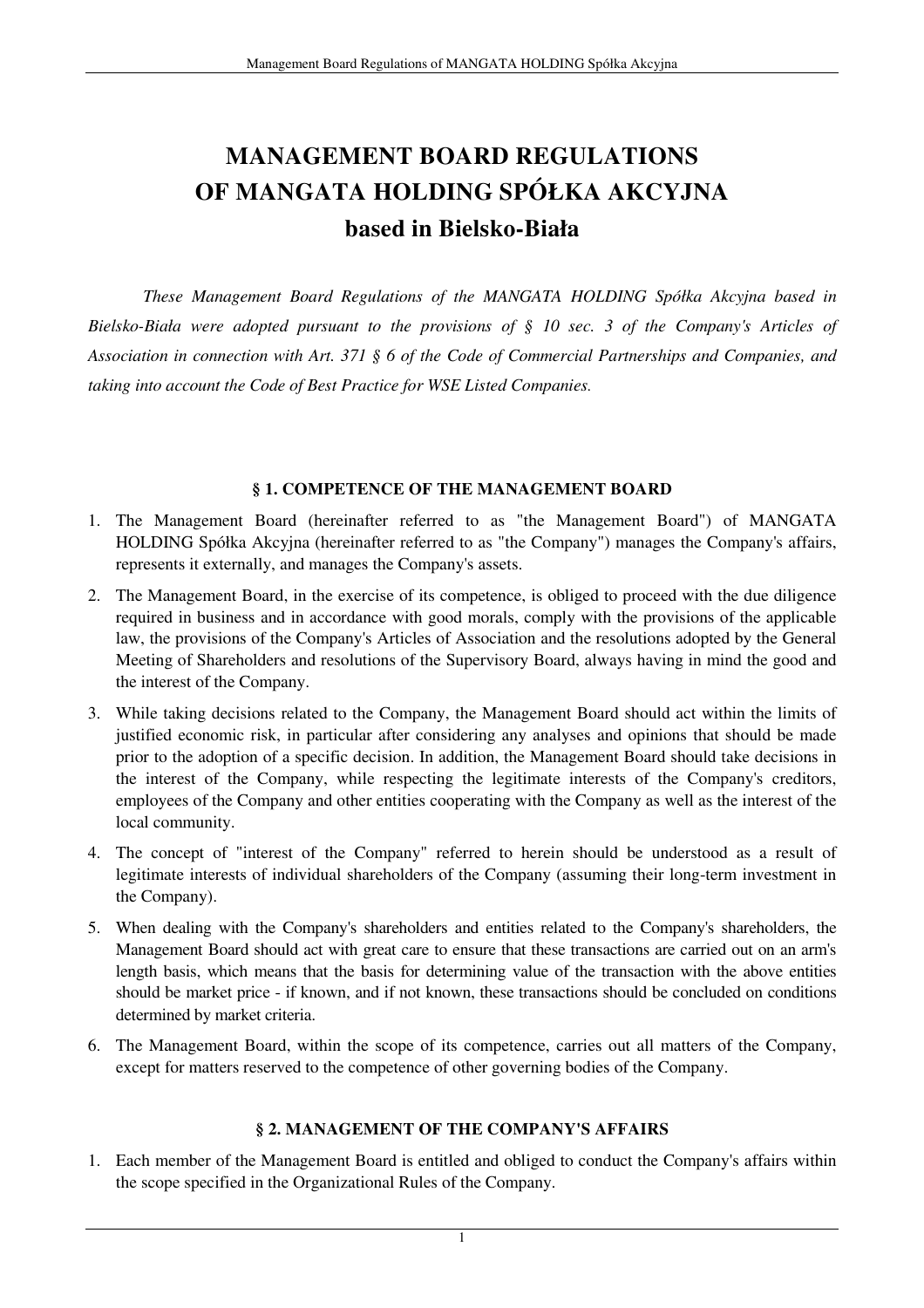- 2. The Management Board, while managing the Company's affairs, is obliged in particular to:
	- a) preparation of financial statements of the Company in accordance with applicable legal provisions and the deadlines specified in these provisions;
	- b) preparation of the annual report on the Company's activities;
	- c) presenting to the General Meeting of Shareholders motions concerning the method of distribution of the Company's financial result for the last financial year;
	- d) convene the Ordinary General Meeting within six months of the end of each financial year and the Extraordinary General Meeting of Shareholders in the cases specified in the Commercial Companies Code and in the Articles of Association of the Company and when the Management Board considers convening the Extraordinary General Meeting of Shareholders to be appropriate;
	- e) keep the minutes of the resolutions of the General Meeting of Shareholders of the Company and issue, at the request of the shareholders, certified copies of the resolutions;
- 3. The Management Board is obliged to obtain the prior consent of the General Meeting or the Supervisory Board whenever it is required under the binding law or the provisions of the Articles of Association of the Company in order to take a specific legal action.
- 4. The unanimous consent of all members of the Management Board is required to establish a proxy. The proxy can be revoked by any member of the Management Board - independently.

## **§ 3. REPRESENTATION OF THE COMPANY**

- 1. The Management Board's right to represent the Company includes all court and non-judicial activities of the Company, except for cases in which the right to represent the Company is reserved to the Supervisory Board or a proxy appointed by the resolution of the General Meeting of Shareholders of the Company, specified in the art. 379 of the Commercial Companies Code (i.e. when the Company concludes agreements with members of the Management Board as well as while representing the Company in a dispute with a member of the Management Board).
- 2. The Company is represented by the Management Board in such a way that the right to represent it is possessed by:
- b. President of the Management Board acting individually;
- c. two members of the Management Board together or one member of the Management Board together with a proxy.

## **§ 4. DUTY OF FIDELITY OF MANAGEMENT BOARD MEMBERS**

- 1. Members of the Management Board are obliged to maintain loyalty to the Company and abstain from taking actions aimed at the realization of their personal interests as well as submitting their own interests beyond the Company's interests.
- 2. In the event of a conflict of interest between the Company and the interests of a member of the Management Board, his or her spouse, relatives up to the second degree of affinity, and persons with whom he or she is personally connected, the Management Board member shall inform the Management Board and refrain from speaking in a discussion and voting a resolution on a matter in which there is a conflict of interest.
- 3. A member of the Management Board is obliged to inform the Management Board of the possibility of a conflict of interest referred to in sec. 2 above.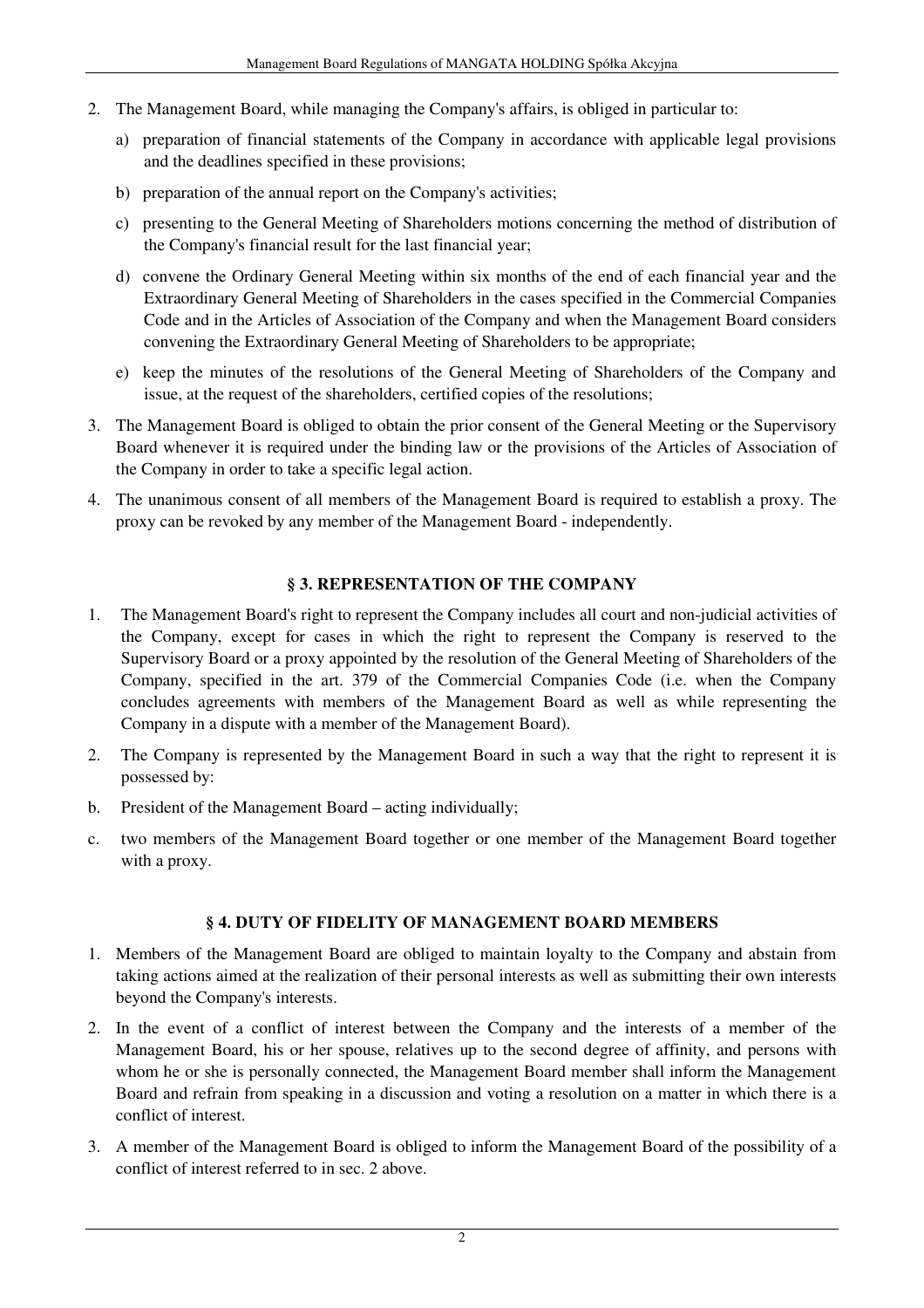## **§ 5. COMPOSITION OF THE MANAGEMENT BOARD**

- 1. The Management Board consists of one to four members, including the President of the Management Board.
- 2. The President of the Management Board is appointed by the Supervisory Board. At the request of the President of the Management Board, the Supervisory Board appoints the remaining members of the Management Board.
- 3. Members of the Management Board are appointed for a joint term of office which lasts five years.
- 4. The members of the Management Board are dismissed by the Supervisory Board.
- 5. The mandate of a member of the Management Board expires at the latest on the day of the General Meeting approving the financial statements for the last full financial year of the function of a member of the Management Board.
- 6. The mandate of a member of the Management Board also expires due to death, resignation or dismissal from the Management Board. Resignation is submitted in writing to the Management Board of the Company.

## **§ 6. ORGANIZATION OF THE MANAGEMENT BOARD**

- 1. The Management Board work is managed by the President of the Management Board.
- 2. The President of the Management Board, in the Company's internal relations, has the following special powers:
	- a) convenes meetings of the Management Board on his/her own initiative, at the request of any member of the Management Board or at the request of the Supervisory Board;
	- b) chairs meetings of the Management Board;
	- c) coordinates, supervises and organizes the work of other members of the Management Board;
	- d) is responsible for documenting the work of the Management Board;
	- e) issues internal orders, official orders and other regulations governing the Company's activities.
- 3. The external duties of the President of the Management Board include in particular:
	- a) acting as the manager of the Company, in particular in dealing with state and tax authorities, in matters of employment and when the law requires identification of the head of the company;
	- b) representation functions.
- 4. During the absence or inability to perform duties of the President of the Management Board, the duties referred to in sec. 2 and 3 are performed by a Management Board member appointed by the President of the Management Board.
- 5. The members of the Management Board shall conduct the Company's affairs within the scope of the Company's business assigned to them (functionally separated). Each member of the Management Board is responsible to the Company for actions and omissions related to the Company's affairs, which he/she manages (within a specific scope of the Company's activity). The President of the Management Board is responsible for acts and omissions related to Company matters which do not belong to the other members of the Management Board.
- 6. Regardless of the functional division of competencies between members of the Management Board, all members of the Management Board are obliged to cooperate in the work of the Management Board,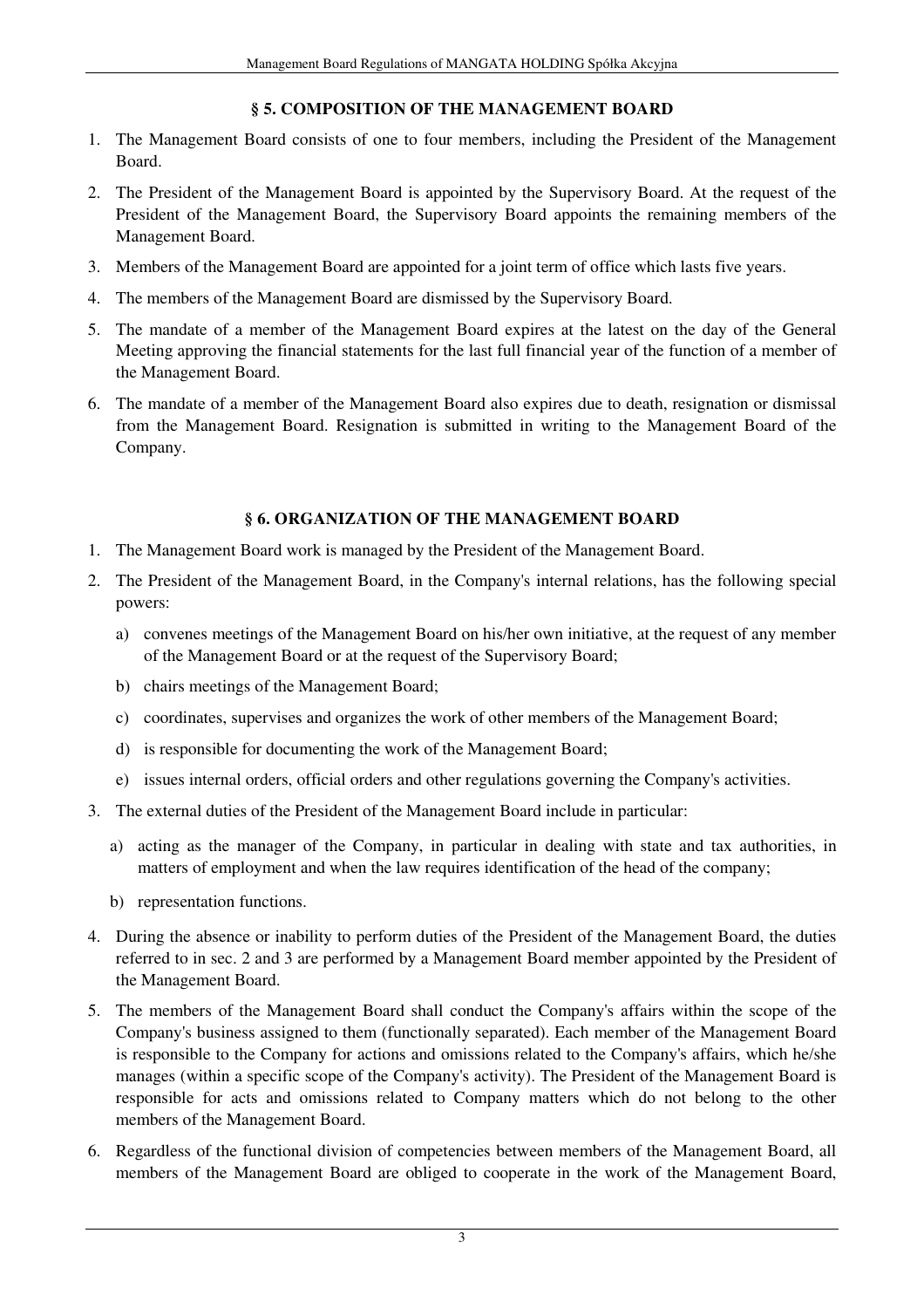taking into account that the scope of their responsibilities (running a specific functional scope of the Company's activity) cannot be separated from the Company as a whole.

7. The members of the Management Board shall perform the tasks entrusted to them by the subordinate persons and organizational units within the Company.

## **§ 7. MEETINGS OF THE MANAGEMENT BOARD**

- 1. Decisions related to the Company's activities are taken at meetings of the Management Board.
- 2. Meetings of the Management Board shall be held as required, but not less than once a month.
- 3. Members of the Management Board participate in meetings of the Management Board in person.
- 4. On the date, place and agenda of the Management Board meeting, the President of the Management Board shall inform all members of the Management Board at least 3 days before the date of the meeting is to be hold by the Management Board. Notice of the meeting should be made in writing or by e-mail.
- 5. If it is not possible to convene a meeting of the Management Board by the President of the Management Board and it is necessary to hold it, every member of the Management Board is entitled to convene it.
- 6. A meeting of the Management Board may be convened less than 3 days in advance or immediately only with the consent of all members of the Management Board.
- 7. Meetings of the Management Board should be held in Bielsko Biala, Warsaw, Wrocław or Sosnowiec. Meetings of the Management Board may take place in a different place, unless one of the members of the Management Board objects to this.
- 8. The presence of members of the Management Board at the meetings of the Management Board is mandatory. The inability to attend the Management Board meeting should be notified immediately to the President of the Management Board.
- 9. Each member of the Management Board has the right to:
	- a) submit motions to change and supplement the agenda of the meeting of the Management Board,
	- b) demand the secrecy of voting.
- 10. The agenda of a meeting of the Management Board may be changed if all members of the Management Board are present at the meeting, and none of them present an objection to this matter.
- 11. The detailed course of meetings of the Management Board is a secret of the Company's business and the members of the Management Board are obliged to keep it secret. Where other persons are invited at the meeting, the President of the Management Board (or other member of the Management Board meeting) is obliged to inform the persons present at the meeting of the obligation to keep in secret the proceedings of the Management Board meeting.

## **§ 8. TAKING RESOLUTIONS**

1. Except for decisions taken in the ordinary course of business of the Company, the Management Board shall take its decisions in the form of resolutions, and in the event of appointment of the one-person Management Board – in the form of written decisions of the Management Board. Resolutions of the Management Board should be taken in particular in matters presented to other bodies of the Company by the Management Board, i.e. in particular in matters specified in § 13 and § 18 of the Company's Articles of Association.